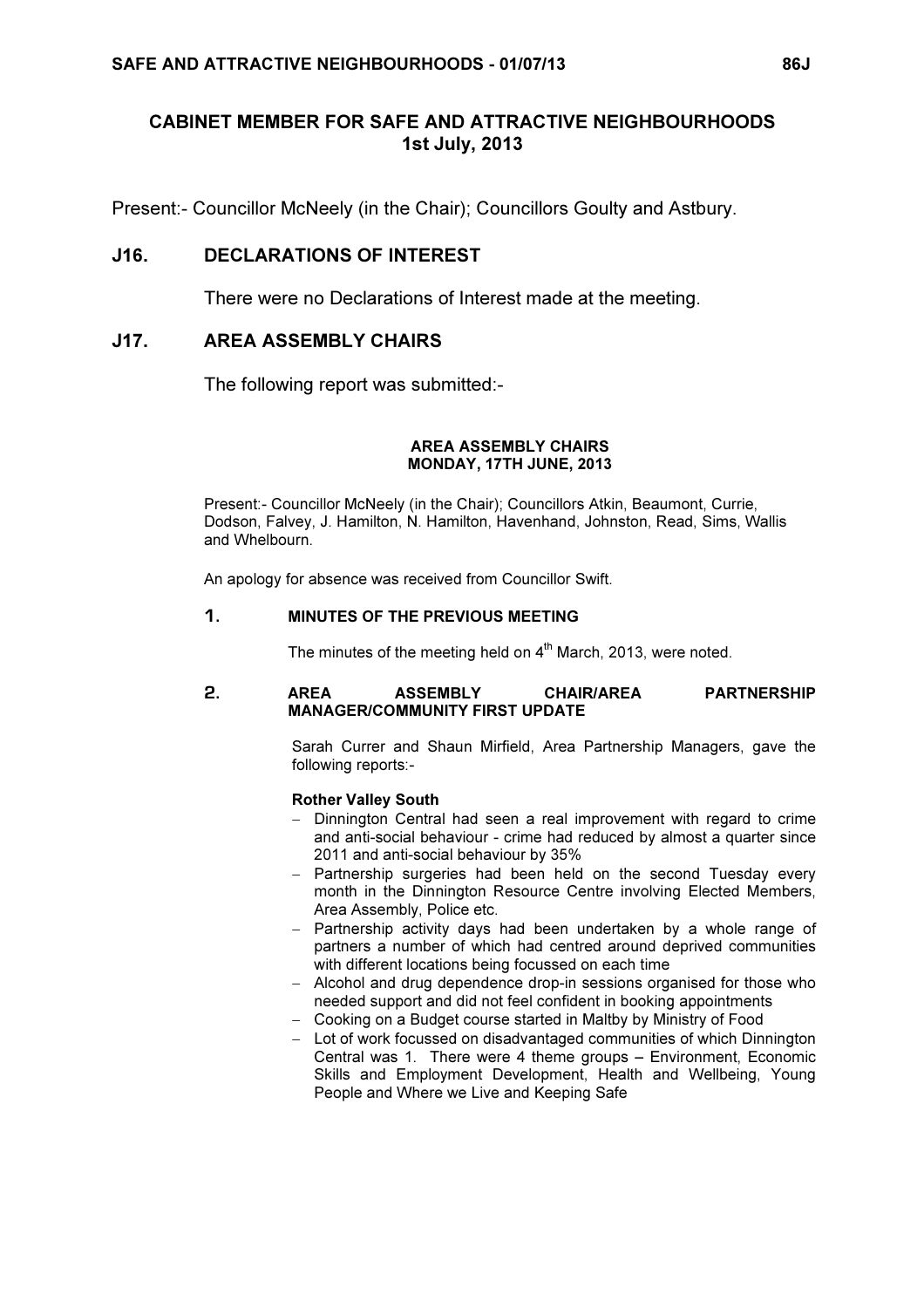## Wentworth South

- Community First Panel in the Valley Ward had not met as yet to allocate their Y3 funding but had had their Community Plan approved
- − Silverwood Community First Panel had met and agreed their funding for the rest of the year with some really good projects coming through supporting disadvantaged communities
- − 3 Disadvantaged Communities in Wentworth South East Herringthorpe, East Rawmarsh and Thrybergh
- − East Herringthorpe had 4 priorities:-
	- Employment, Employability, Education and Skills Employment surgeries, hopefully work clubs, work with Citizens Advice Bureau
	- Health Community Alcohol Partnership, healthy lifestyles and healthy eating courses
	- Crime and Anti-Social Behaviour Diversionary activities, work with Youth Service, environment projects, work with Police
	- Overarching priority of Community Engagement Application for 2 Community Organisers with Groundwork Dearne Valley to develop and set up voluntary projects
- Neighbourhood Action Group baseline impact survey carried out in Parkgate from which an action plan would be developed

#### Wentworth North

- − Swinton planting project in conjunction with the school
- − Working with Wentworth Parish with regard to traffic issues
- − Action Plan almost completed
- − Hoober Ward had approved their Community Plan. They would be meeting in August to plan how to spend their Community First funding

#### Wentworth Valley

- − Maltby Ward Plan had been approved and funding secured for 2013/14. A meeting was to be held later in the month to allocate the funding for which a number of applications had already been submitted
- Neighbourhood Action Group work was taking place on an action plan for Flanderwell as well as the Disadvantaged Community area
- − Maltby Disadvantaged Neighbourhood meetings had taken place and the intention was, whilst there were wide ranging plans there needed to be core priorities established on which the focus would be for the next 6- 12 months
- − Private Landlords Forum meeting held in Maltby where Welfare Reform had been discussed. Possibly going to work with Dinnington

#### Rotherham North

- The Chief Constable was to attend the forthcoming PACT meeting
- Neighbourhood Action Group and Deprived Communities Doing a lot of work particularly in Eastwood and Ferham.
- − Councillor Dodson had accompanied the local Members of Parliament, Police and Crime Commissioner and the Chief Constable around Eastwood on recent visits
- Elected Member and other partners arranging a number of diversionary and environmental activities in Ferham for the next 3-4 months
- Meeting with Police and Housing Manager regarding recent spate of criminal activity in Rotherham North
- − Community First all 5 of the Central Panels had met in May and commenced allocation of their Years 3 and 4 funding. Meeting in September to allocate the remainder and receive monitoring reports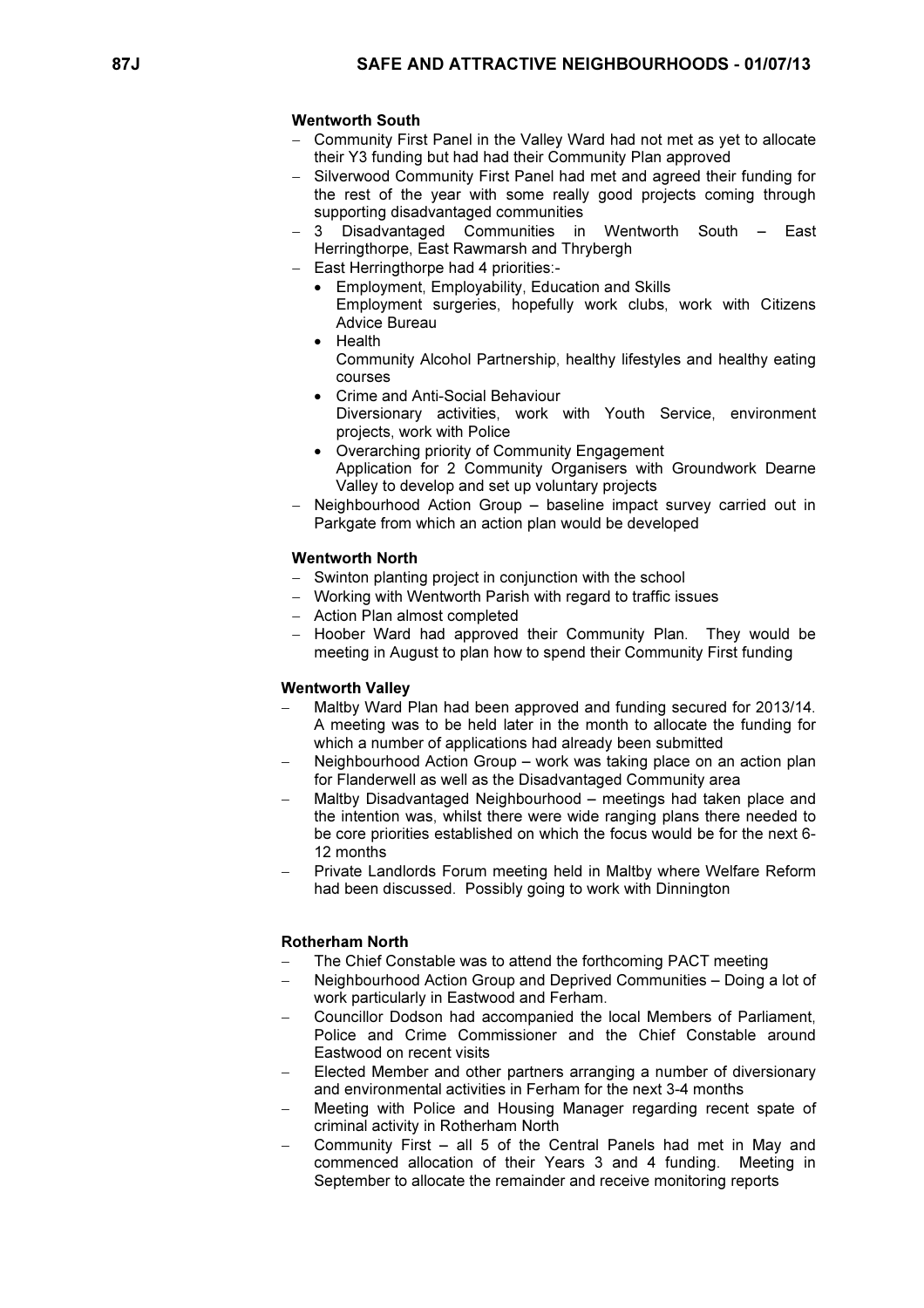Deprived Neighbourhoods – work was continuing in Eastwood and Ferham as well as collaborative work with colleagues in East Dene, Town Centre, Broom and Canklow. Also supporting work in Maltby

Discussion ensued with the following issues raised by Area Assembly Chairs:-

- The need for the Local Lettings Policy to be used sensitively when dealing with vulnerable tenants in light of problems being experienced at St. John's Green
- Welfare Reform/Universal Credit appeared to be a recurring issue in all Area Assemblies. There were families who were in poverty but did not live in the "Deprived Communities" and were being missed. Now the benefit changes had been implemented publicity should be reissued alerting families where they could access help

Resolved:- (1) That the reports be noted.

- (2) That the Area Assembly Chairs appreciation for Sarah and Shaun's work be placed on record.
- (3) That the Area Assembly Chairs best wishes be conveyed to Andrea Pears for a speedy recovery.

## 3. CO-ORDINATING GROUPS

Discussion ensued on the role and future of the Co-ordinating Groups.

The majority of the Groups had poor attendance with partner organisations not being in a position to send representatives any more. It was felt that since the Groups had no funding they served no purpose.

It was suggested that a report be submitted to the Cabinet Member for Safe and Attractive Neighbourhoods for consideration.

# 4. DATE AND TIME OF NEXT MEETING

Resolved:- That a further meeting be held on Monday, 16<sup>th</sup> September, 2013, commencing at 2.00 p.m.

Resolved:- (1) That the minutes be noted.

(2) That a report be submitted on Co-ordinating Groups (Minute No. 3 refers).

## J18. EXCLUSION OF THE PRESS AND PUBLIC

 Resolved: - That, under Section 100A(4) of the Local Government Act 1972, the press and public be excluded from the meeting for the following item of business on the grounds that it involves the likely disclosure of exempt information as defined in Paragraph 3 of Part I of Schedule 12A to the Local Government Act 1972 (as amended 2006 – information relates to finance and business affairs).